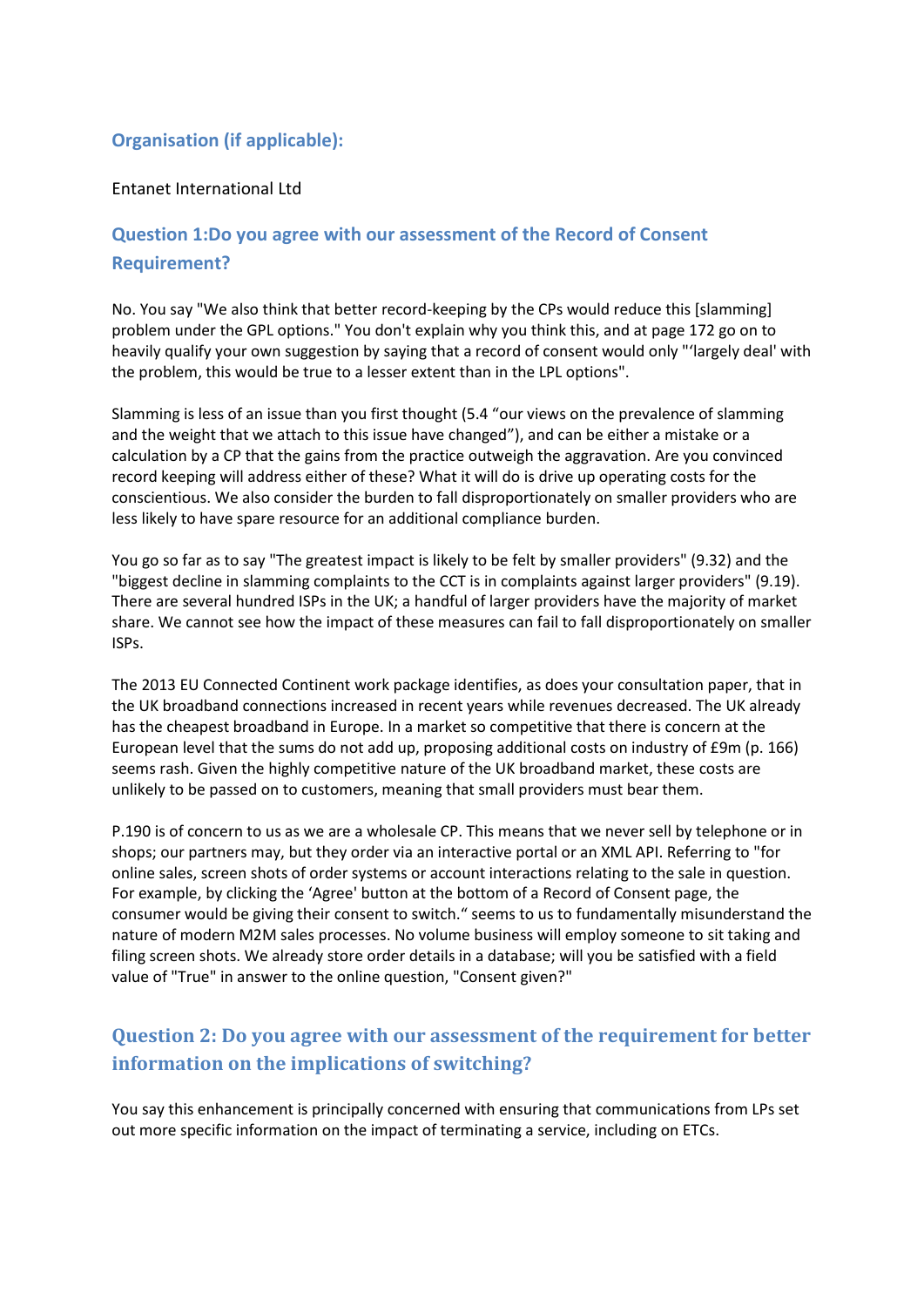We are concerned that the consultation appears to look at the market as it used to be  $-$  a single set of services moving from one provider to another – rather than how it now is, with multiple providers of services over a single line. The GP process expects to pass on to the consumer accurate information about the impact of switching, which depends on the losing providers (a) being contacted and (b) returning an accurate response.

Consider the scenario where a consumer has their line from one provider, their broadband, VoIP and streaming video service from three others. What are the chances of one of these providers being overlooked despite the GP's best efforts?

You call out the issue of consumers not being aware at the point of switching of early termination charges. We are aware that, driven by European directives, UK consumer contract legislation is likely to arrive next year which will reduce the minimum contract period and notice periods for consumers. Although among smaller providers 30 day contracts are common for copper broadband, considering the entire market (particularly with BT introducing 12 month minimum contracts to recoup its investment in FTTC) the norm is 12 months with an increasing trend to extend this to 18 months. This longer contract term is causing a greater incidence of consumer issues when ceasing.

We witness weekly consumer harm caused by the current FTTC position: consumers who unexpectedly have to relocate for work and want to keep service with us, yet who have to pay out their term of their current contract; customers moving from one FTTC enabled property to another who are charged the full installation fee twice being the obvious examples (it may be that BT Retail are able to absorb these costs given their economies of scale).

Switching providers without a MAC key - (LLU migrations excluded) currently triggers a cease fee from the incumbent provider. Unless this is addressed, we regard this as being perceived by consumers not as a barrier to switching as you position it - only because most consumers are unaware of or forget the fee - but rather an unwelcome surcharge after the switch has taken place, which sours the experience.

Cease fees are never well received; someone has to pay for the work at the exchange, but given current high rates of broadband penetration leading the majority of customers to be switchers rather than brand new provides, a radical approach might be to outlaw cease fees across the industry, instead rolling the cost into the provide fee, or with the CP swallowing the charge over the life of the contract – which would tend to lead to increased prices. This would remove the sting perceived by consumers of being "penalised" by the losing provider. However hard CPs work to present cease costs upfront, after multiple years of service it is unrealistic to expect consumers to remember they are there.

# **Question 3: Do you agree with our assessment of mandating use of functionality to ensure seamless transfer of bundled voice and broadband services?**

It is unfortunate that the consultation takes place before Openreach's SIM2 process has been introduced as this may positively impact the consumer perception of the switching process. If this recommendation is implemented we would urge working closely with industry so that any system changes need only be done once, rather than CPs moving to support SIM2 only to then have to amend systems again within months to support your recommendations, at increased development cost.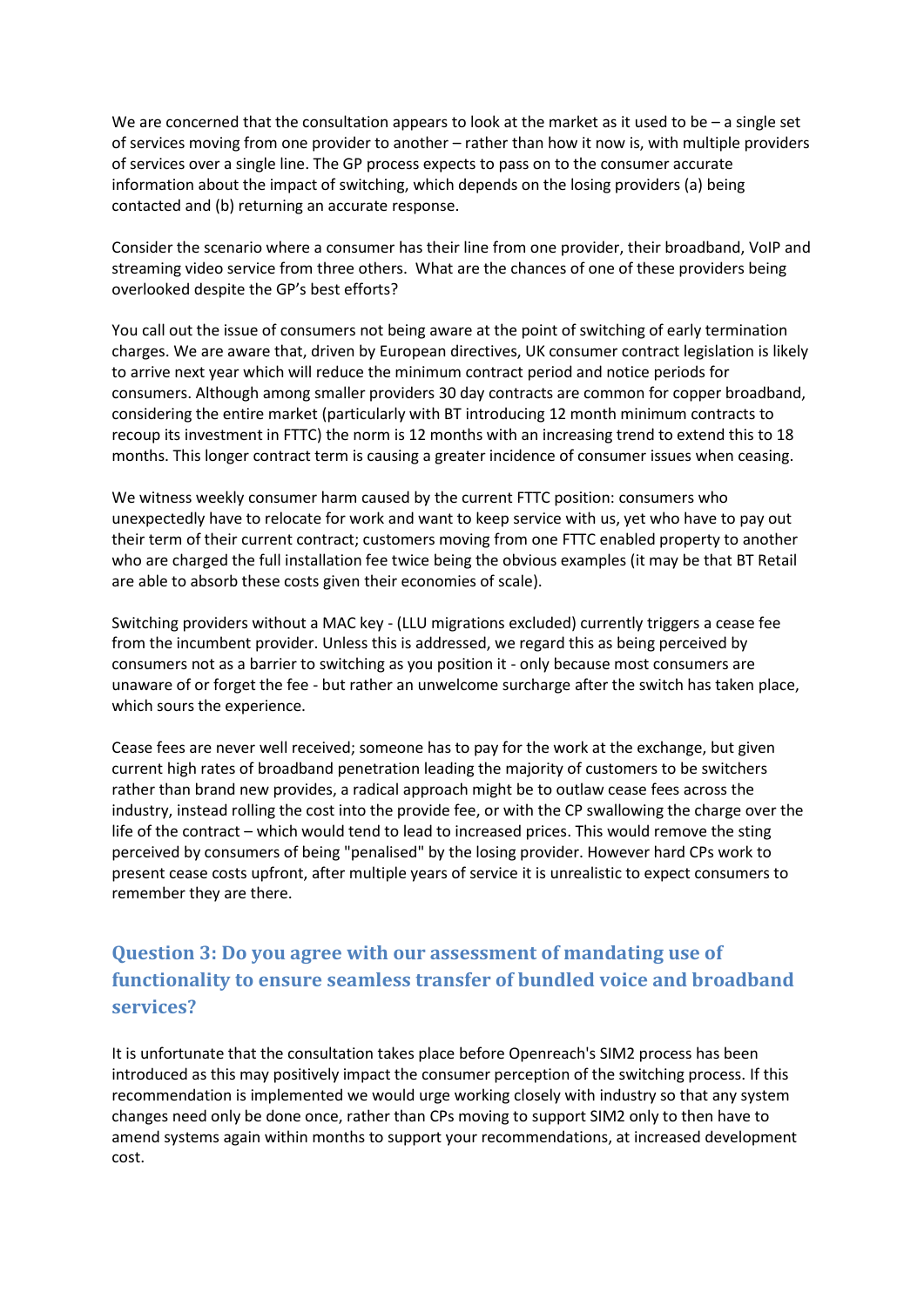We agree that the benefits are unquantifiable and this is a reasonable proposal.

You note that you omit to mention the current anomaly that customers of pioneering SLU services such as the now defunct Digital Region do not have access to *any* migration process, let alone a SIM provide, and can only cease and re-provide if they wish to migrate.

## **Question 4: Do you agree with our assessment of requirements to reduce the occurrence of ETs under the WLT process?**

Erroneous transfers are a source of great distress to consumers and 118,700 is a significant number for industry. We agree that eliminating them is an appropriate objective.

We comment below on the feasibility of timescales. Based on the author's experience of working on the government's Home Information Pack project address schema, when you say you will "work with Openreach to facilitate the clean-up of its database and ensure better quality address data" please do not underestimate the magnitude of this task. Remember: if address data were straightforward to curate, the Openreach database would not be in its current state in the first place.

## **Question 5: Do you agree with the estimated implementation timescales of GPL NoT+ we have outlined?**

Given you identify "significant logistical challenges" and "no industry consensus", not to mention that the consultation process has taken longer than you are allowing for implementation, our gut instinct based on experience from similar systems and software projects is that the timescale is tight. How was this timescale arrived at? Did you speak with the Openreach development teams? Ultimately, their response will inform your decision making as they represent a single point of failure.

We note that the research you commissioned from Gemserv recommends (albeit for a different option) that "In order to engage with providers and other stakeholders, Ofcom should publish an Implementation Strategy that deals with the key features and expectations of the project". We endorse this and can't comment further until we see the detail of the project timescales.

## **Question 6: Are there any other key issues that need to be taken into consideration?**

The "patchwork of processes" remains with only the Openreach network brought into these proposals; we consider the omission of cable broadband (Virgin) to be a missed opportunity. As you say at 1.9; "The existence of multiple processes is central to a number of problems experienced by consumers when switching, but the maintenance of separate processes does not in itself generate material benefits for consumers. Consumers should always be able to understand what they need to do in order to switch." Leaving out 4 million plus broadband consumers from such consumerfocussed proposals seems unfortunate.

Given that you say (1.10) "Recent Openreach data shows that around 90% of migrations currently go through the GPL NoT process", improving this process and addressing the relatively small remaining